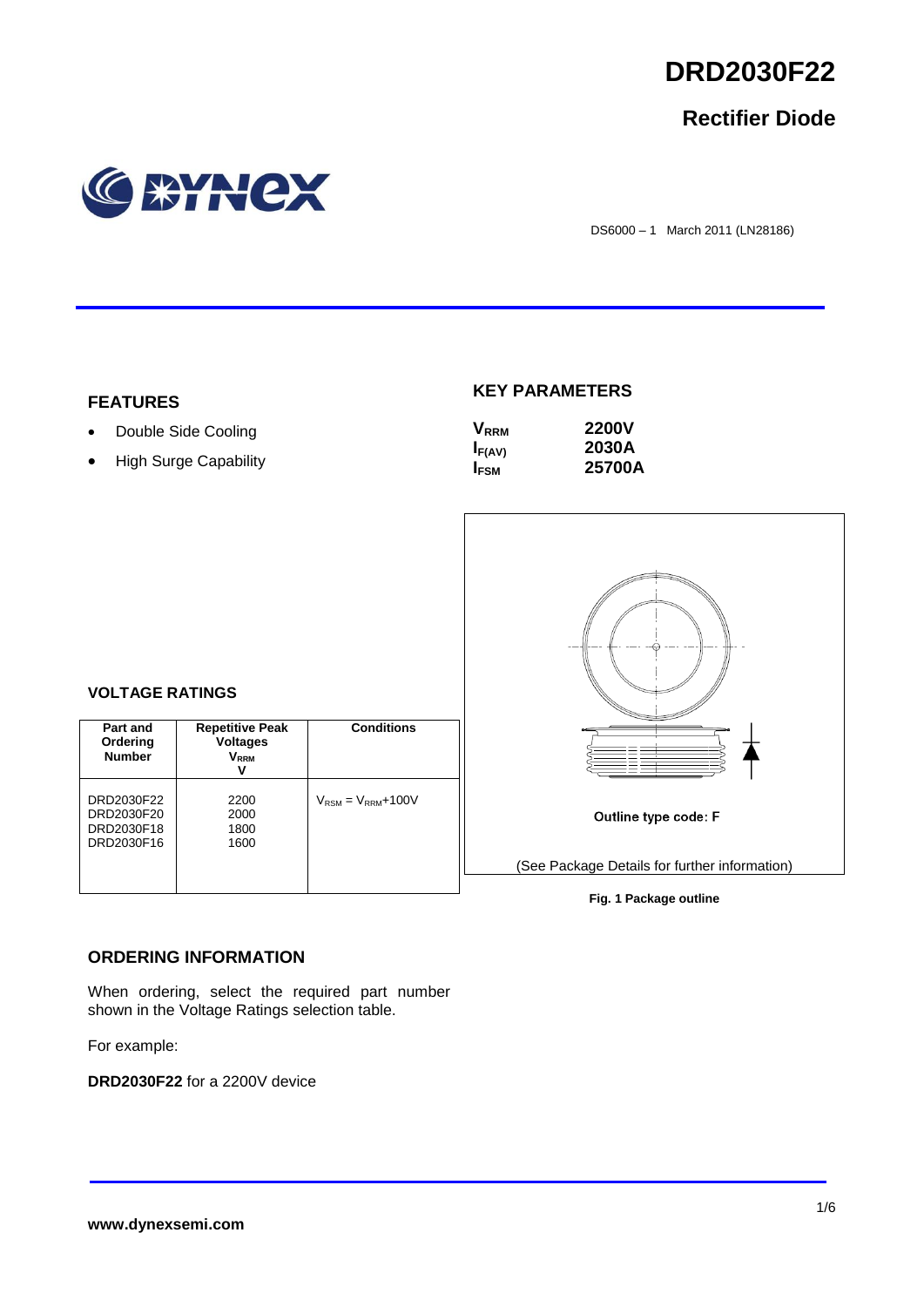

## **CURRENT RATINGS**

**Tcase = 75°C unless stated otherwise**

| Symbol             | <b>Parameter</b>                     | <b>Test Conditions</b>   | Max. | <b>Units</b> |  |
|--------------------|--------------------------------------|--------------------------|------|--------------|--|
| Double Side Cooled |                                      |                          |      |              |  |
| $I_{F(AV)}$        | Mean forward current                 | Half wave resistive load | 2460 | A            |  |
| IF(RMS)            | <b>RMS</b> value                     | $\blacksquare$           | 3860 | A            |  |
| IF.                | Continuous (direct) on-state current | -                        | 3480 | Α            |  |

### **Tcase = 100°C unless stated otherwise**

| Symbol              | <b>Parameter</b>                     | <b>Test Conditions</b>   | Max. | <b>Units</b> |  |  |
|---------------------|--------------------------------------|--------------------------|------|--------------|--|--|
|                     | <b>Double Side Cooled</b>            |                          |      |              |  |  |
| $I_{F(AV)}$         | Mean forward current                 | Half wave resistive load | 2030 | Α            |  |  |
| I <sub>F(RMS)</sub> | <b>RMS</b> value                     | $\overline{\phantom{0}}$ | 3190 | A            |  |  |
| IF                  | Continuous (direct) on-state current |                          | 2870 | A            |  |  |

## **SURGE RATINGS**

| Symbol      | <b>Parameter</b>                        | <b>Test Conditions</b>                            | Max. | <b>Units</b>      |
|-------------|-----------------------------------------|---------------------------------------------------|------|-------------------|
| <b>IFSM</b> | Surge (non-repetitive) on-state current | 10ms half sine, $T_{\text{case}} = 175^{\circ}$ C | 25.7 | kA                |
| $l^2t$      | I <sup>'</sup> t for fusing             | $V_R = 0$                                         | 3.30 | MA <sup>2</sup> s |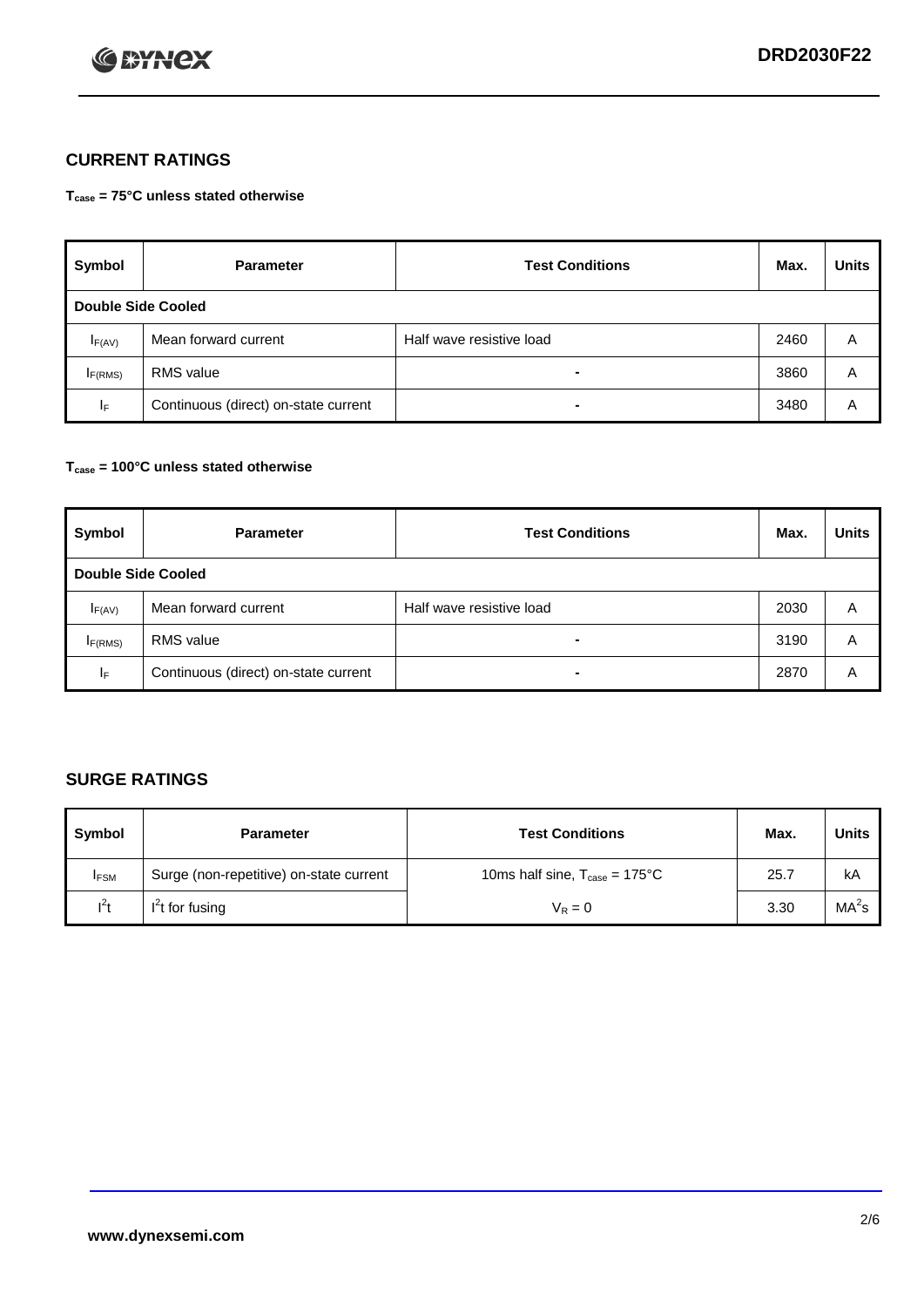## **THERMAL AND MECHANICAL RATINGS**

| Symbol           | <b>Parameter</b>                      | <b>Test Conditions</b>                      |    | Min. | Max.  | <b>Units</b> |
|------------------|---------------------------------------|---------------------------------------------|----|------|-------|--------------|
| $R_{th(j-c)}$    | Thermal resistance – junction to case | Double side cooled                          | DC |      | 0.02  | °C/W         |
| $R_{th(c-h)}$    | Thermal resistance – case to heatsink | Double side cooled                          | DC |      | 0.005 | °C/W         |
| $T_{\rm vj}$     | Virtual junction temperature          | Blocking V <sub>DRM</sub> / <sub>VRRM</sub> |    | -40  | 175   | °C           |
| $T_{\text{stg}}$ | Storage temperature range             |                                             |    | -40  | 175   | °C           |
| $F_m$            | Clamping force                        |                                             |    | 18   | 26    | kN           |

### **CHARACTERISTICS**

| Symbol                 | <b>Parameter</b>     | <b>Test Conditions</b>                                                                           | Min.                     | Max.  | <b>Units</b> |
|------------------------|----------------------|--------------------------------------------------------------------------------------------------|--------------------------|-------|--------------|
| $V_{FM}$               | Forward voltage      | At 1500A peak, $T_{\text{case}} = 25^{\circ}C$                                                   |                          | 1.20  | V            |
| <b>I</b> <sub>RM</sub> | Peak reverse current | At $V_{DRM}$ , $T_{case} = 175^{\circ}C$                                                         |                          | 150   | mA           |
| $Q_{S}$                | Total stored charge  | $I_F = 2000A$ , dl <sub>RR</sub> /dt = 10A/us<br>$T_{\text{case}} = 175^{\circ}C$ , $V_R = 100V$ |                          | 4000  | μC           |
| V <sub>TO</sub>        | Threshold voltage    | At $T_{vi} = 175^{\circ}C$                                                                       | $\blacksquare$           | 0.82  | V            |
| $r_{\text{T}}$         | Slope resistance     | At $T_{vi}$ = 175°C                                                                              | $\overline{\phantom{0}}$ | 0.156 | $m\Omega$    |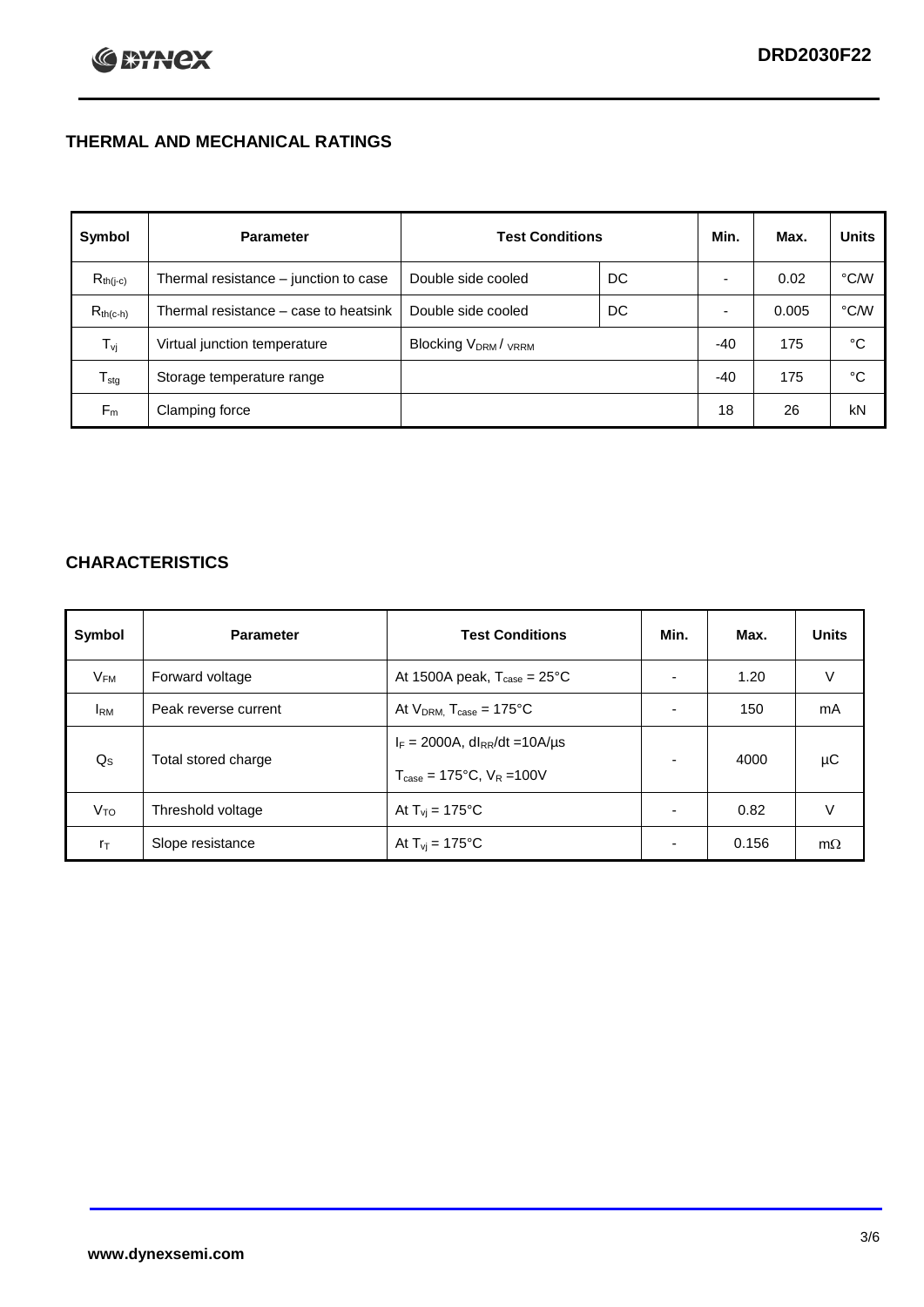# **C BYNCX**

### **CURVES**



### **Fig.2 Maximum forward characteristics Fig.3 Dissipation curves**



**junction to case**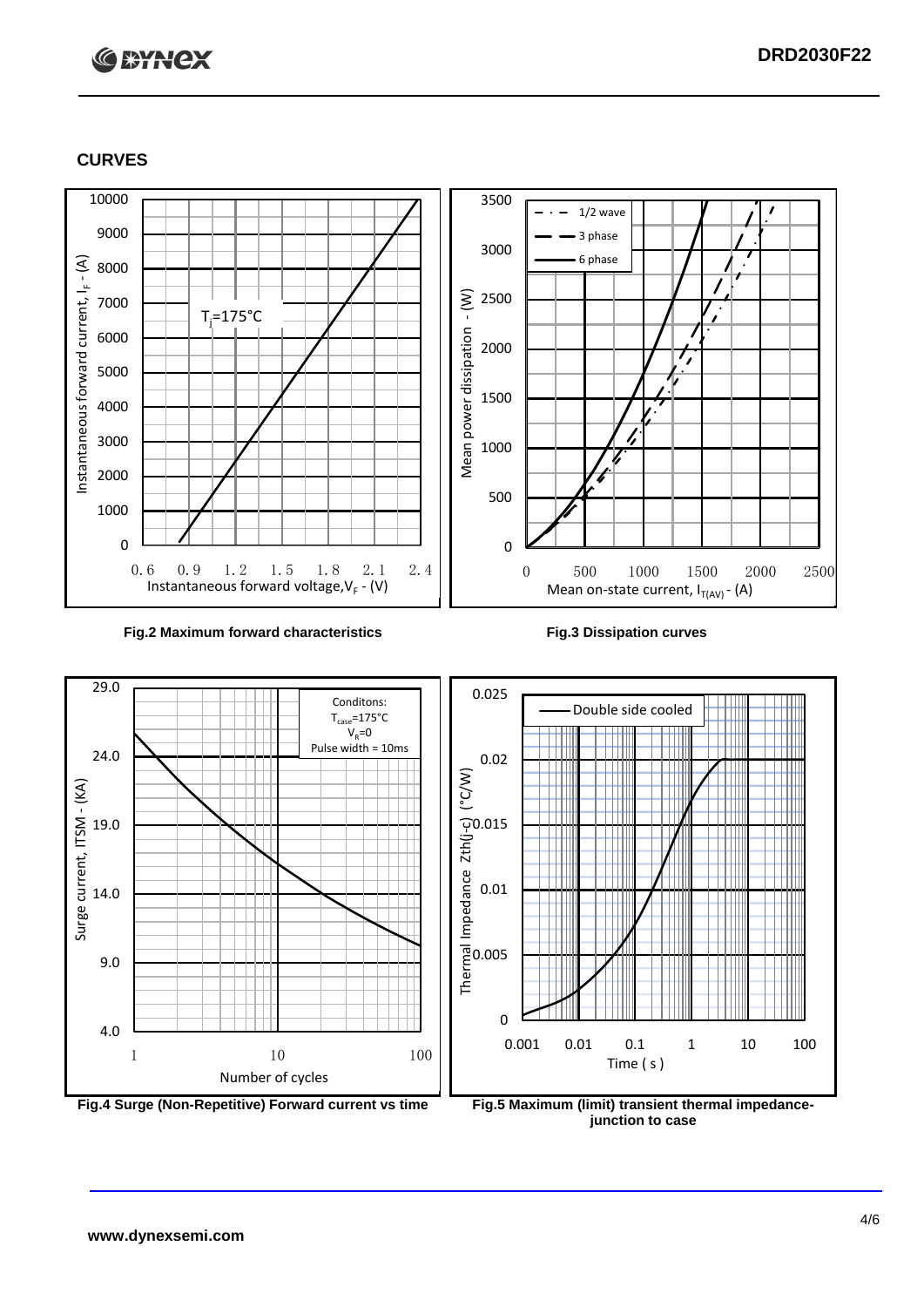

### **PACKAGE DETAILS**

For further package information, please contact Customer Services. All dimensions in mm, unless stated otherwise. DO NOT SCALE.



### **Note:**

Some packages may be supplied with gate and or tags.